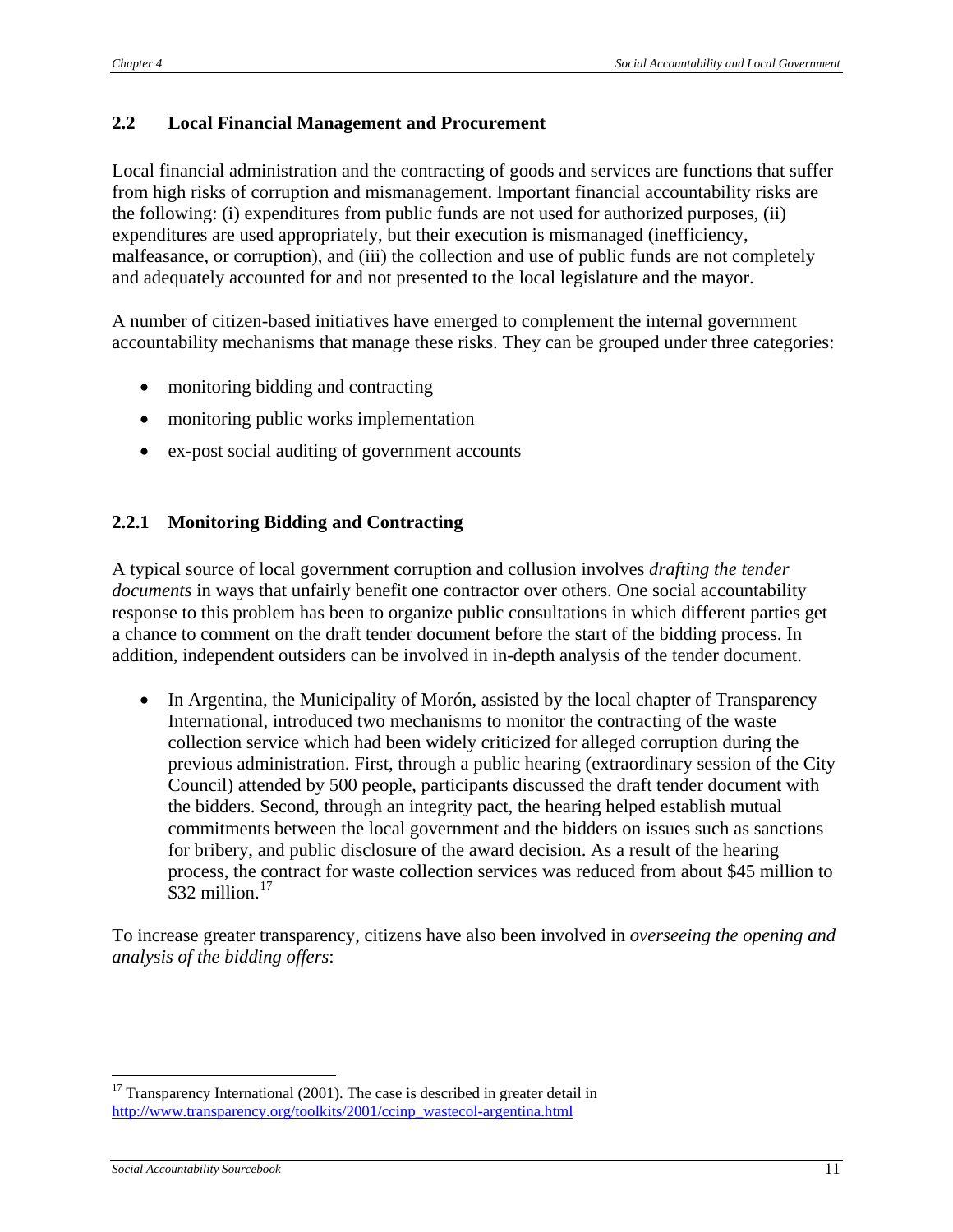• The Nicaragua Social Investment Fund encouraged community organizations receiving investment projects from the municipality to be present during the opening and analysis of the bidding offers. $18$ 

## **2.2.2 Monitoring Public Works Implementation**

In these kinds of activities, citizens oversee the procurement and implementation process while it is actually taking place. Citizens are trained to oversee that investment funds are spent as budgeted and that physical construction meets the standards agreed to in the contract, e.g., the correct amount of cement, thickness of the walls, or depth of the well.

• In El Salvador, the municipality of San Antonio del Monte entered into a partnership with the beneficiaries of a six kilometer local road. The beneficiaries formed a *social audit committee* which monitored the physical construction process, from the receipt and quality of the materials to their proper use. The committee interviewed the Mayor, the head of the Institutional Procurement and Contracts Unit, project technical staff, and the general public to ascertain the project's budgetary characteristics, the quality and quantity of resources, timetable, and needs. Guided by the committee, the community conducted ongoing evaluation of the physical progress of the public works project, a task that required precise technical expertise. The committee reported to the Local Development Committee and the local government throughout the process.<sup>[19](#page-1-1)</sup>

Community-driven development (CDD) has been particularly powerful in empowering poor people to monitor implementation of small-scale infrastructure projects.

• The Honduras Social Investment Fund supports the creation of community-based maintenance organizations. They supervise local government managed projects and contribute to the operations and maintenance of the facility. These organizations are trained in simple construction techniques that allow them to oversee the building process effectively.[20](#page-1-2)

## **2.2.3 Ex-Post Social Auditing of Government Accounts**

Other strategies emphasize ex-post social auditing of budget execution and review of local government accounts. Some initiatives have focused their efforts in making information about local finances available to the public to promote a dialogue with local government.

• In India, the PROOF (Public Record of Operations and Finance) campaign is a project launched in 2002 by four NGOs from Bangalore to pursue financial and performance accountability of the Municipal Corporation of Bangalore. PROOF follows three stages.

 $\overline{a}$  $18$  Grun (2000).

<span id="page-1-1"></span><span id="page-1-0"></span><sup>19</sup> World Bank (2003a), Vidaurre (2003).

<span id="page-1-2"></span> $20$  Walker et al., (1999). For other countries see WB (2005d)